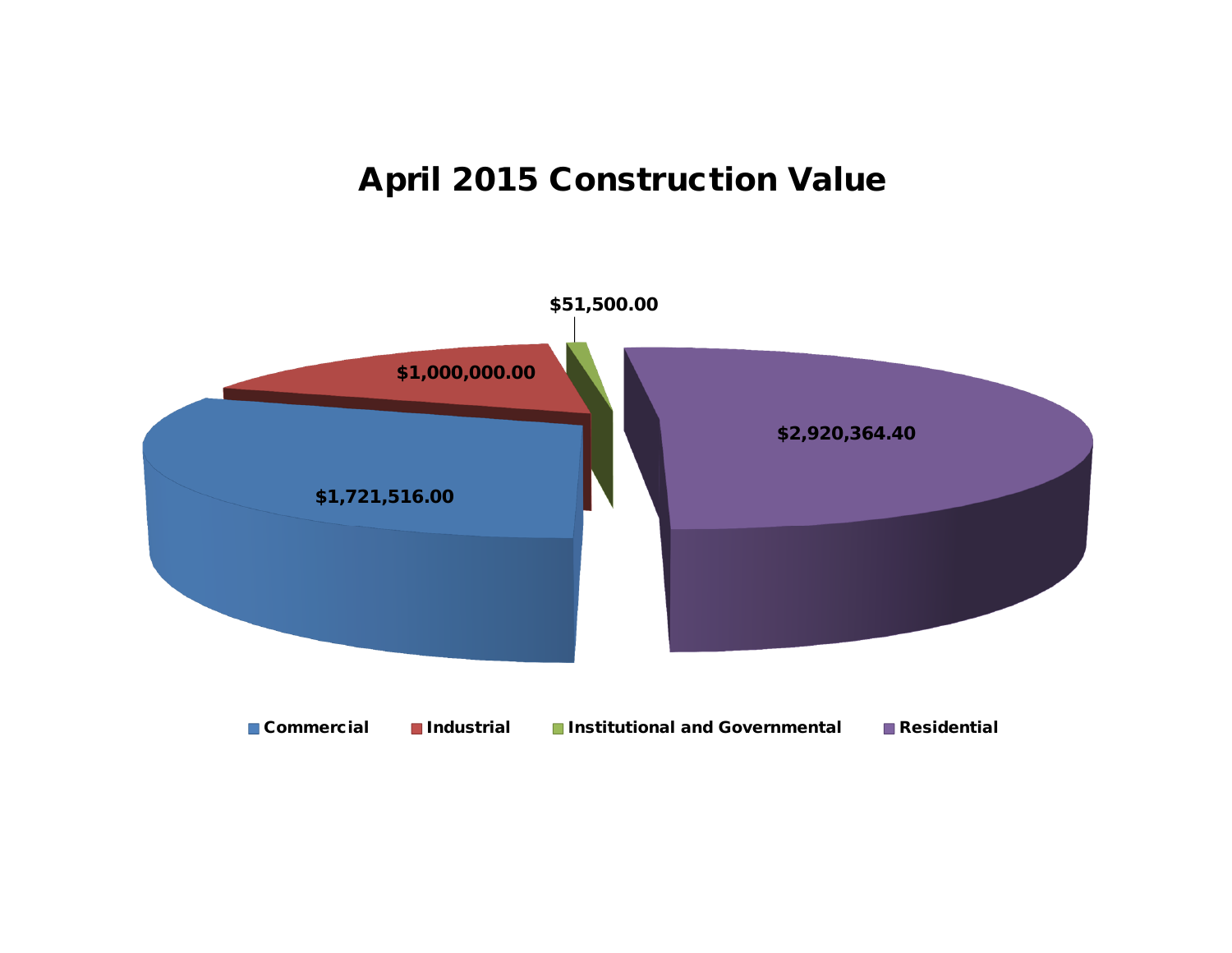**Jerry D. Dolcetti, RPPCommissioner**

**F. P. PozzebonChief Building Official**



**ENGINEERING & PLANNING DEPARTMENT**

**Building Division**

**Tel: (705) 759-5410Fax: (705) 541-7165**

## **BUILDING PERMITS SUMMARY 2015/04/01 to 2015/04/30**

|                                                         |                                  | <b>New Construction</b>  |                      |                                  | <b>Alterations and Additions</b> |                      | <b>Total</b>                     |                          |                      |
|---------------------------------------------------------|----------------------------------|--------------------------|----------------------|----------------------------------|----------------------------------|----------------------|----------------------------------|--------------------------|----------------------|
| <b>Building Type</b>                                    | <b>Num</b><br>of<br><b>Units</b> | Num of<br><b>Permits</b> | <b>Value of Work</b> | <b>Num</b><br>of<br><b>Units</b> | Num of<br><b>Permits</b>         | <b>Value of Work</b> | <b>Num</b><br>of<br><b>Units</b> | Num of<br><b>Permits</b> | <b>Value of Work</b> |
| <b>Commercial</b>                                       |                                  |                          |                      |                                  |                                  |                      |                                  |                          |                      |
| Office building                                         | $\pmb{0}$                        | $\pmb{0}$                | \$0.00               | 0                                | 1                                | \$5,000.00           | 0                                | 1                        | \$5,000.00           |
| Restaurant                                              | $\mathbf 0$                      | $\mathbf 0$              | \$0.00               | 0                                | 1                                | \$2,300.00           | 0                                | $\mathbf 1$              | \$2,300.00           |
| Retail and wholesale<br>outlets                         | $\mathbf 0$                      | $\mathbf 0$              | \$0.00               | $\mathbf 0$                      | $\overline{4}$                   | \$332,216.00         | $\mathbf 0$                      | $\overline{4}$           | \$332,216.00         |
| Retail complex                                          | $\mathbf 0$                      | $\mathbf 0$              | \$0.00               | 0                                | 3                                | \$1,314,000.00       | 0                                | 3                        | \$1,314,000.00       |
| Service station, repair<br>garage and specialty<br>shop | $\pmb{0}$                        | $\pmb{0}$                | \$0.00               | 0                                | 1                                | \$68,000.00          | 0                                | $\mathbf{1}$             | \$68,000.00          |
| Total:                                                  | $\mathbf 0$                      | $\mathbf 0$              | \$0.00               | $\mathbf 0$                      | 10                               | \$1,721,516.00       | $\mathbf 0$                      | 10                       | \$1,721,516.00       |
| <b>Industrial</b>                                       |                                  |                          |                      |                                  |                                  |                      |                                  |                          |                      |
| Communication<br>building                               | $\mathbf 0$                      | $\mathbf 0$              | \$0.00               | $\pmb{0}$                        | 1                                | \$750,000.00         | $\mathbf 0$                      | $\mathbf{1}$             | \$750,000.00         |
| Primary industry<br>building                            | $\mathbf 0$                      | $\mathbf{1}$             | \$250,000.00         | $\mathbf 0$                      | $\mathbf 0$                      | \$0.00               | 0                                | $\mathbf 1$              | \$250,000.00         |
| <b>Total:</b>                                           | $\mathbf 0$                      | 1                        | \$250,000.00         | $\mathbf 0$                      | $\mathbf{1}$                     | \$750,000.00         | $\mathbf 0$                      | $\overline{2}$           | \$1,000,000.00       |
| <b>Institutional and Governmental</b>                   |                                  |                          |                      |                                  |                                  |                      |                                  |                          |                      |
| Religious building                                      | $\pmb{0}$                        | 0                        | \$0.00               | 0                                | $\overline{2}$                   | \$51,500.00          | $\mathbf 0$                      | $\overline{2}$           | \$51,500.00          |
| <b>Total:</b>                                           | $\mathbf 0$                      | $\mathbf 0$              | \$0.00               | $\pmb{0}$                        | $\overline{\mathbf{2}}$          | \$51,500.00          | $\mathbf 0$                      | $\overline{\mathbf{2}}$  | \$51,500.00          |
| <b>Residential</b>                                      |                                  |                          |                      |                                  |                                  |                      |                                  |                          |                      |
| Apartment                                               | $\pmb{0}$                        | $\pmb{0}$                | \$0.00               | $-1$                             | $\overline{7}$                   | \$378,482.40         | $-1$                             | $\overline{7}$           | \$378,482.40         |
| Apartment -<br>Condominium                              | $\mathbf 0$                      | $\mathbf 0$              | \$0.00               | 0                                | $\overline{2}$                   | \$5,500.00           | $\mathbf 0$                      | $\overline{2}$           | \$5,500.00           |
| Row House                                               | $\mathbf 0$                      | $\mathbf 0$              | \$0.00               | 0                                | 1                                | \$2,400.00           | 0                                | $\mathbf 1$              | \$2,400.00           |
| Single House                                            | 6                                | 8                        | \$1,747,292.00       | 1                                | 72                               | \$786,690.00         | $\overline{7}$                   | 80                       | \$2,533,982.00       |
| Total:                                                  | $6\phantom{a}$                   | 8                        | \$1,747,292.00       | $\mathbf 0$                      | 82                               | \$1,173,072.40       | 6                                | 90                       | \$2,920,364.40       |

Generated 2015/05/01 at 10:45 AM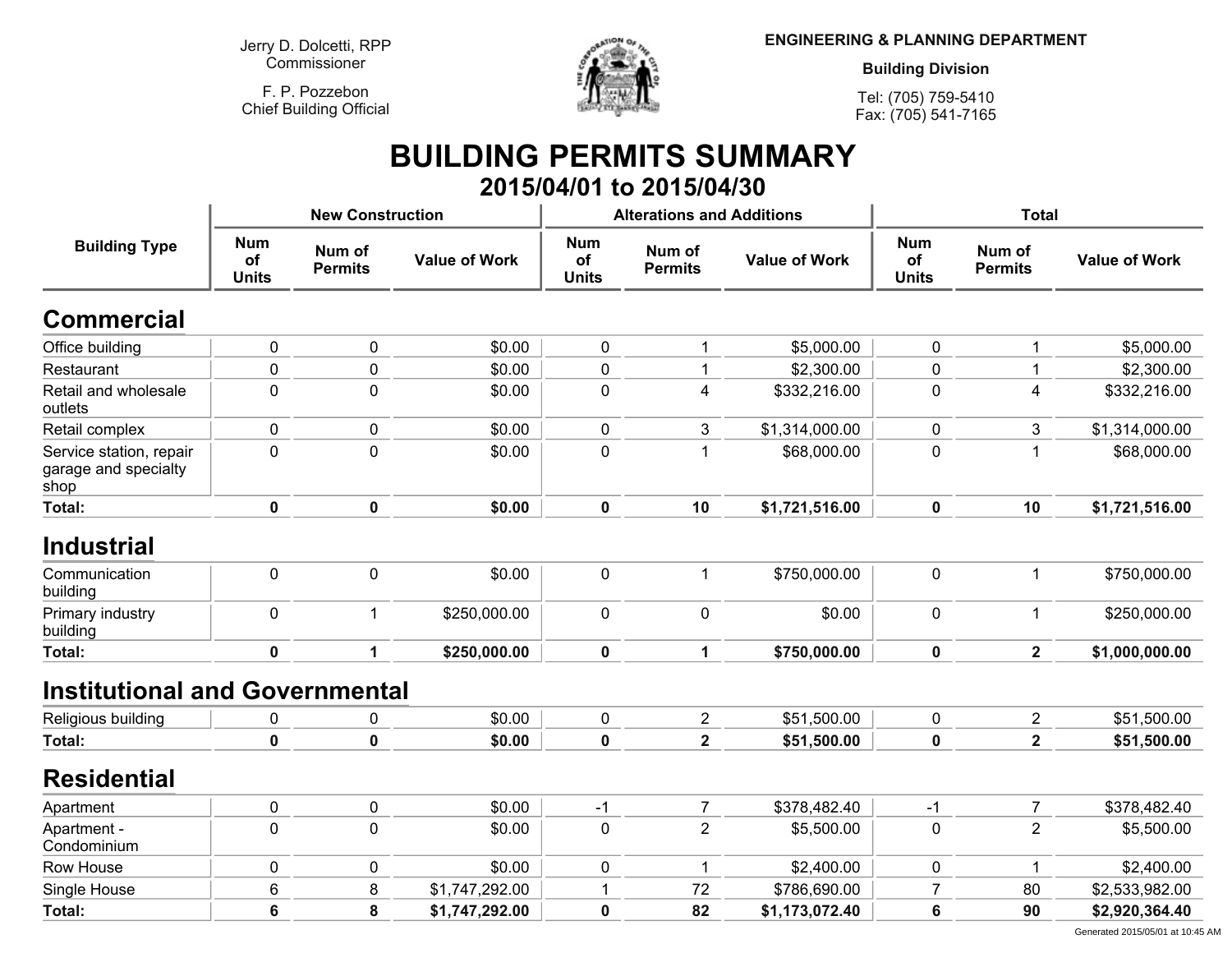| <b>Grand Total:</b> |  | 1.997.292.00<br>51 | 95 | 8.696.088.40<br>\$3 | 104 | \$5.693.380.40 |
|---------------------|--|--------------------|----|---------------------|-----|----------------|
|                     |  |                    |    |                     |     |                |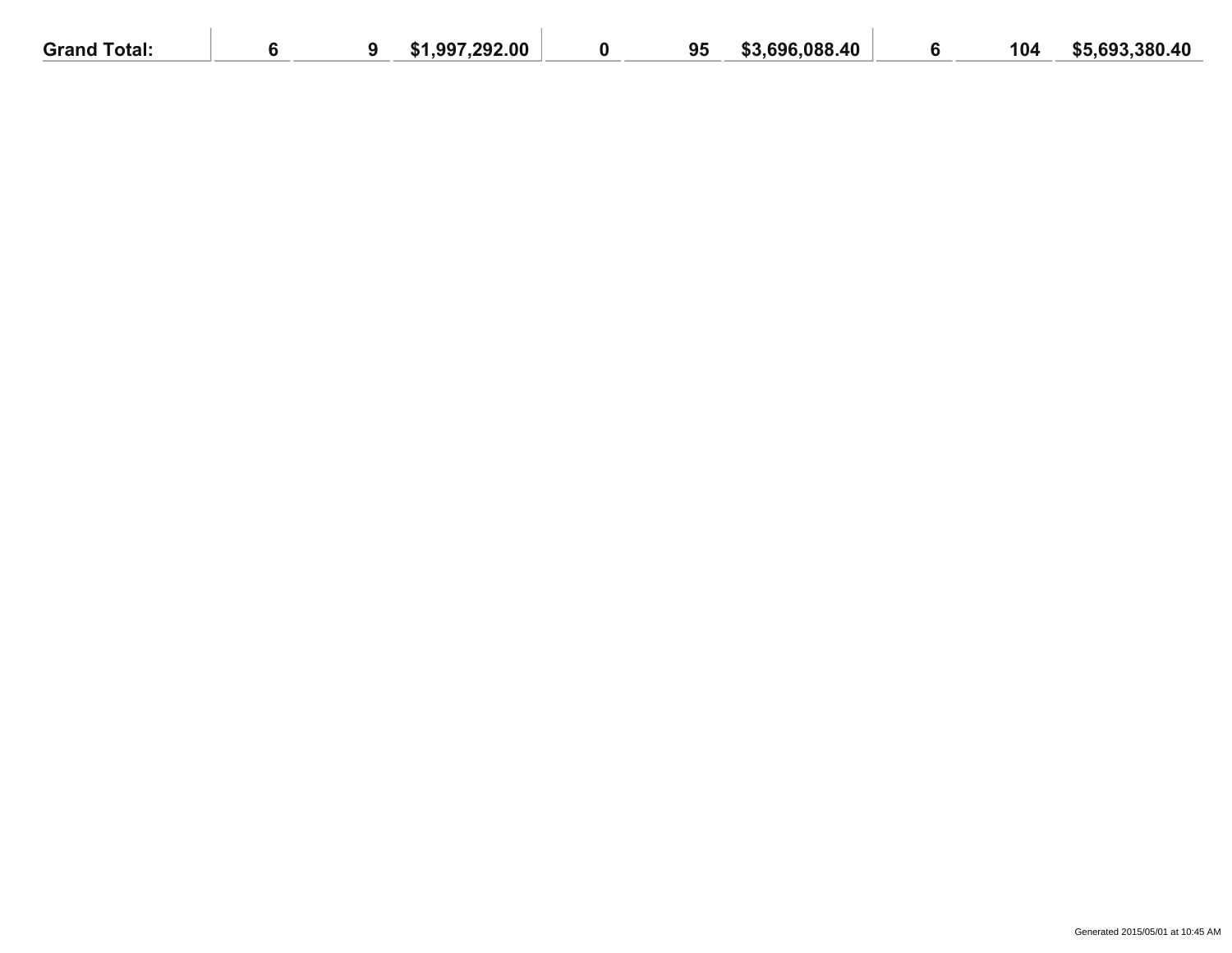**Jerry D. Dolcetti, RPPCommissioner**

**F. P. PozzebonChief Building Official**



**ENGINEERING & PLANNING DEPARTMENT**

**Building Division**

**Tel: (705) 759-5410Fax: (705) 541-7165**

## **DEMOLITION PERMITS SUMMARY 2015/04/01 to 2015/04/30**

| <b>Building Type</b>            | <b>New Construction</b> |                          |                         |                        | <b>Alterations and Additions</b> |                      | <b>Total</b>           |                          |                      |
|---------------------------------|-------------------------|--------------------------|-------------------------|------------------------|----------------------------------|----------------------|------------------------|--------------------------|----------------------|
|                                 | Num of<br><b>Units</b>  | Num of<br><b>Permits</b> | Value of<br><b>Work</b> | Num of<br><b>Units</b> | Num of<br><b>Permits</b>         | <b>Value of Work</b> | Num of<br><b>Units</b> | Num of<br><b>Permits</b> | <b>Value of Work</b> |
| <b>Commercial</b>               |                         |                          |                         |                        |                                  |                      |                        |                          |                      |
| Office building                 | 0                       | 0                        | \$0.00                  | 0                      |                                  | \$3,000.00           | $\mathbf 0$            |                          | \$3,000.00           |
| Office complex                  | 0                       | 0                        | \$0.00                  | 0                      |                                  | \$2,500.00           | 0                      |                          | \$2,500.00           |
| Retail and<br>wholesale outlets | 0                       | 0                        | \$0.00                  | 0                      |                                  | \$1,000.00           | 0                      |                          | \$1,000.00           |
| Total:                          | 0                       | 0                        | \$0.00                  | $\bf{0}$               | $\mathbf{3}$                     | \$6,500.00           | $\mathbf 0$            | 3                        | \$6,500.00           |
| <b>Residential</b>              |                         |                          |                         |                        |                                  |                      |                        |                          |                      |
| Single House                    | 0                       | 0                        | \$0.00                  | 0                      | 6                                | \$5,700.00           | 0                      | 6                        | \$5,700.00           |
| Total:                          | 0                       | 0                        | \$0.00                  | 0                      | 6                                | \$5,700.00           | $\mathbf 0$            |                          | \$5,700.00           |
| <b>Grand Total:</b>             | O                       | 0                        | \$0.00                  | $\boldsymbol{0}$       | 9                                | \$12,200.00          | $\boldsymbol{0}$       | 9                        | \$12,200.00          |